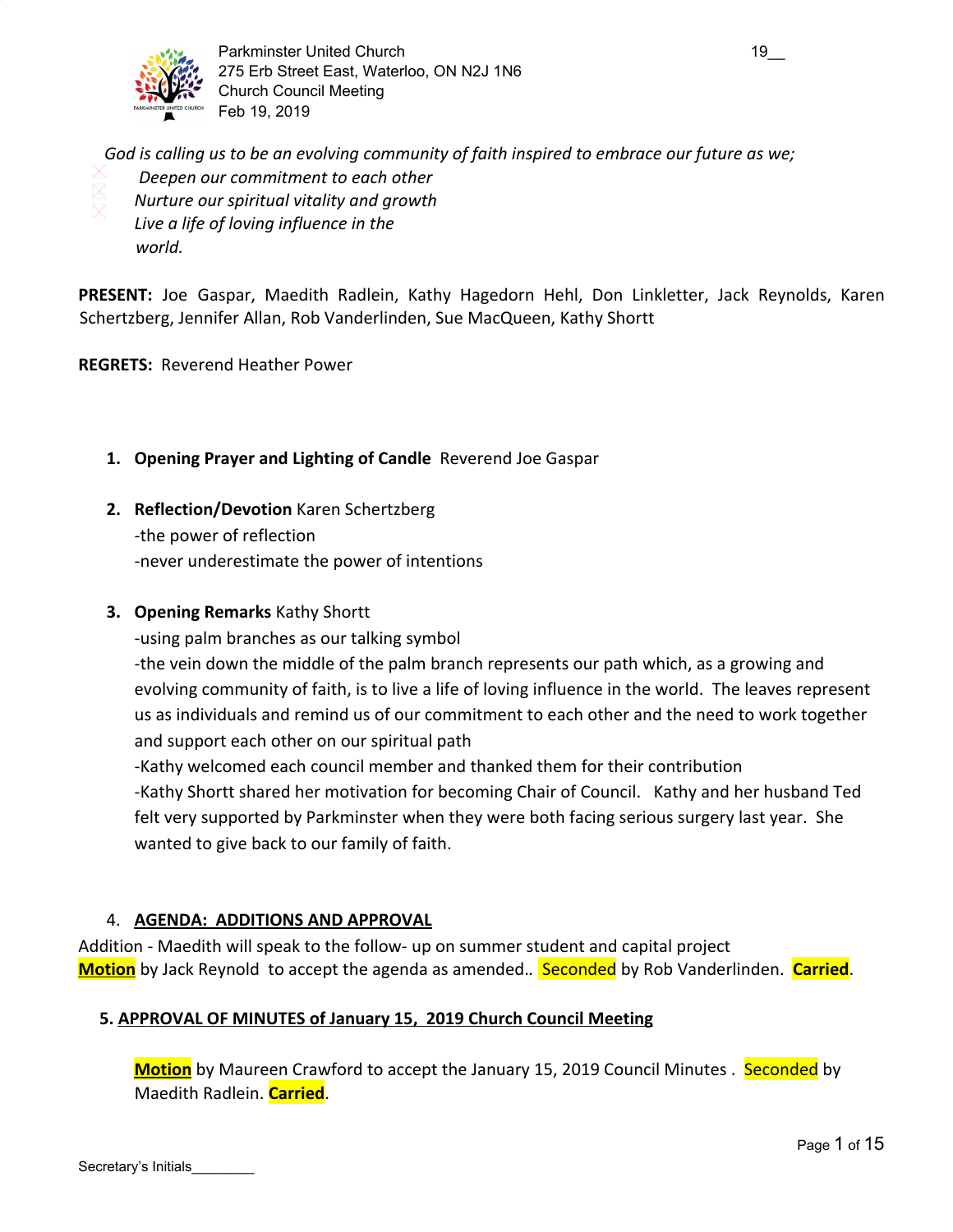

## 6. **Liaison Reports Connections Liaison:**

**Nominations:** Ted Oldfield is the Region 8 representative for Parkminster Church. Each community of faith is allowed to have 2 reps, so there is room for one more nomination.

**Pastoral Care and Membership:** 2 scheduled meetings were cancelled due to weather & safety concerns. One item to report: Chili Luncheon scheduled for Feb. 24<sup>th</sup> after worship...(A free will offering is invited.) …..Reminder that a 'New Persons' luncheon is scheduled for after worship on March 31, 2019.

**Communications**: Melanie reports that she is updating and tailoring *the lobby TV monitor* to personalize the messages for church groups coming in (e.g. the seniors 'drop in' group that began last Thursday). It is also programmed to run a 'continuous loop' containing information about our church and its programs. She has received positive feedback on the *Erb St. sign* and works diligently to keep it up to date. One local church has called and wants to install a similar digital sign. Melanie gave them contact information. *Website updating* is proving to be a bigger challenge than originally anticipated and involves a steep learning curve. Melanie is working with both our current web platform (**Wordpress**) that operates in conjunction with **Churchthemes** as well as the **Squarespace** website platform that we purchased last summer. Our Squarespace subscription runs until August, 2019, and can be renewed if we decide we want to keep it for the long term. Meantime, Melanie is working diligently to master the new Website program to which we just subscribed this month from **Churchthemes.com** and reports that it will require a lot of learning before it can replace the **Squarespace** platform. Melanie hopes to discern by this Friday which website program is the better one for Parkminster to run with long term. If the **Churchthemes.com** platform proves not to be the best one for our use, there is a '45 day refund policy' in effect, so we can unsubscribe from it without penalty. She reports that to update the lobby TV monitor, the Erb Street sign, and our website within the 5 hours per week that she has been allotted is quite challenging, but she is very motivated to accomplish all these tasks. She will happily provide Council with regular progress reports on all of the projects she is working on. She is open to our questions and will, of course, consult with us on any recommendations she will propose. *Church Newsletter* Jennifer Allan reported that she is planning to publish the first quarterly Newsletter early in March and will be soliciting news items, pictures, etc. for it very soon.

## **Community Liaison:**

## **Property**

**-** Declutter the nursery to make it rentable. Monday morning playgroup and CE have separated their stuff and the rest are for the congregation to have a go and then what is left will be donated.

**RSC**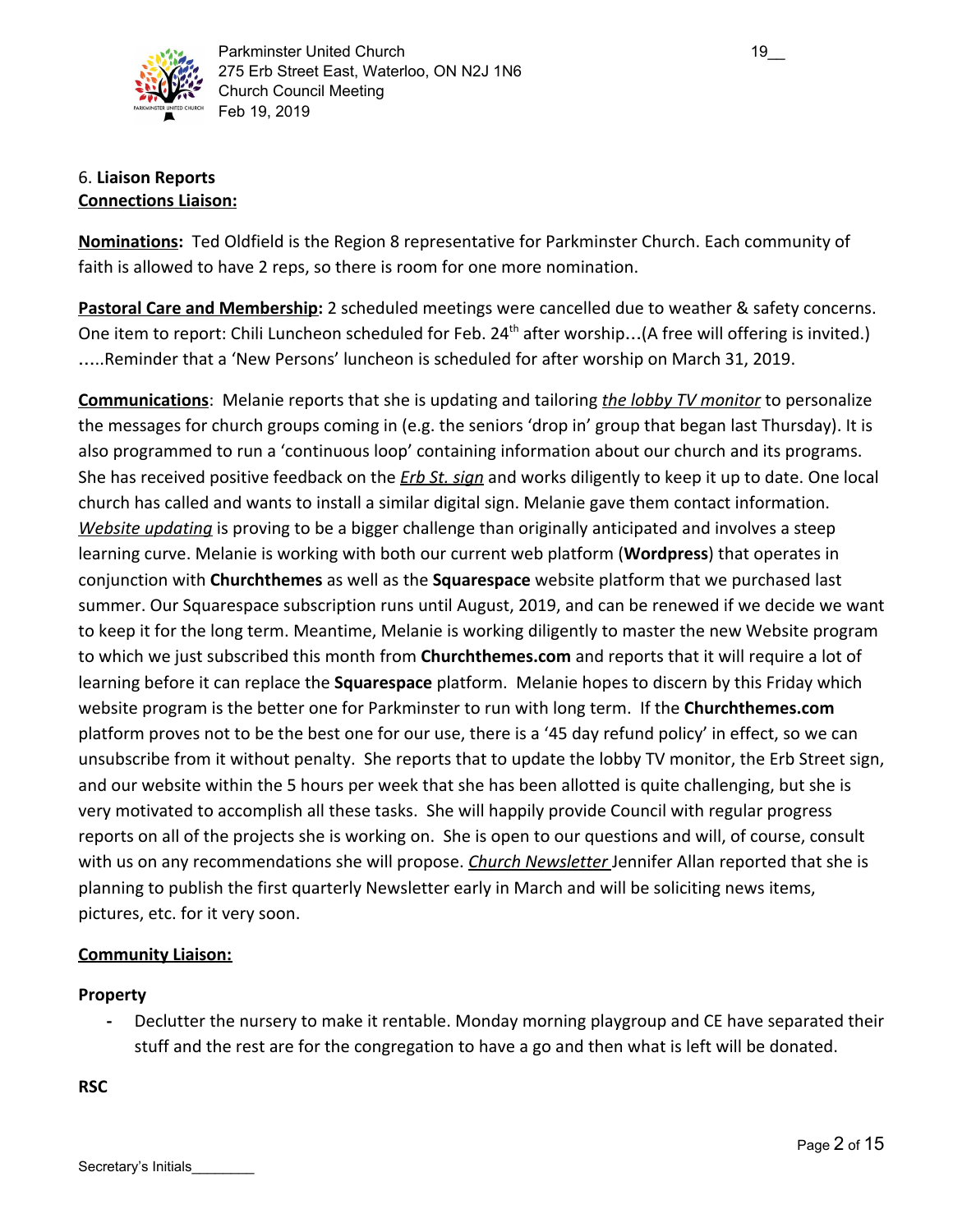

**-** Not meeting at the moment. Nearing end of our official involvement with the current Al Mohamad family

#### **Inclusive**

- **-** Working with Outreach to have a game and coffee time. Had the first one on the 14 of Feb. 15 people attended. Have advertised it so hoping for some neighbours to come.
- **-** Potluck was successful, with Jenn Hind-Urquhart as the speaker. Do not seem to attract a crowd from Parkminster.
- **-** Filled the vacant spot at greeting at the entrance on Sundays
- **-** Truth and Reconciliation are planning a film night and book study. The group draws interest from the community. Grateful to Nancy Dykstra for her leadership

#### **Outreach**

- **-** Planning for the Scott Woods Show is underway for May 4 in Parkminster's sanctuary at 7pm. The funds have been designated for Supportive Housing of Waterloo.
- <sup>-</sup> 2<sup>nd</sup> Sunday of the month the door will be staffed by Outreach members for 2019
- Debaj Storytelling Group from Manitoulin Island will be in KW the week of May 5-12<sup>th</sup>. Outreach will host them at a dinner – probably May 10. More information to follow

## **Foodtruck**

**-** No report

## **Development Liaison:**

#### **Christian Education**

- Confirmation
- Classes have begun
- 5 youth are taking the classes
- Confirmation will be Sunday May 5<sup>th</sup>.

#### **Worship**

- Have postponed the February meeting to February 26<sup>th</sup>. This will be the February/March meeting

#### **Stewardship**

**-** Will meet next week

#### **Adult Education**

Secretary's Initials

**-** Awaiting a decision by council about their future.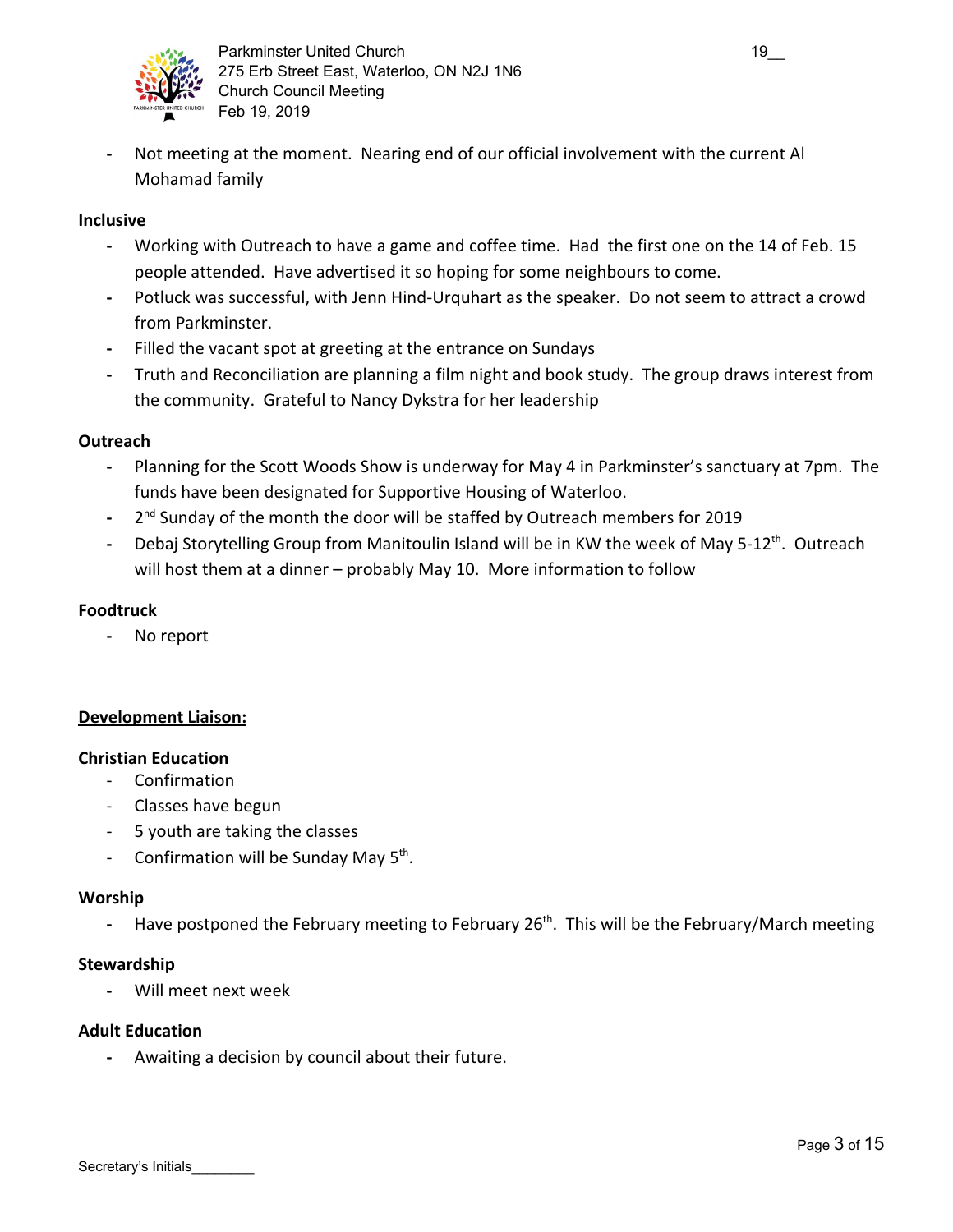

Questions: Can someone explain the recent changes to the website?

Laura Cudworth purchased Squarespace, but we found that several churches had designed attractive websites with Churchthemes. We are looking for a platform that is more sophisticated, but is not too time consuming to use. Melanie will give feedback.

The newsletter will come out in the third week of March. Request for content on March 4th (photos, articles, stewardship…)

Auction will be on April 13th.

Motion by Jennifer Allan to accept the Liaison reports. Seconded by Don Linkletter. Carried

## **7. BUSINESS ARISING FROM MINUTES**

## **a) Capital Projects Committee Update**

The committee will meet on Monday, Feb. 25th for the first time. At this meeting they will elect a chair and determine the terms of reference for the committee. A representative from Finance is not on the committee. This was given as a requirement when the committee was formed. It was suggested that the Capital Projects Committee could instead have a finance liaison who would attend Finance meetings as necessary.

Motion by Maedith Radlein that the Capital Projects Committee, instead of needing a member from finance, appoint a liaison to attend the finance committee meetings as required. Seconded by Maureen Crawford. Carried

## **b) MT Space Theatre Co. Update**

-Rev. Gaspar attempted to make contact but there hasn't been any reply

**c) Summer Student Grant Application Update**

-discussed the scope of the project with Bruce Mutton

-Truth and Reconciliation is open to the idea but they have a busy agenda for 2019

**d) Approval of Baptismal Policy Update**

-Baptismal policy will be on the website

**e) Cluster Kick-Off (Role of Council) - Maedith**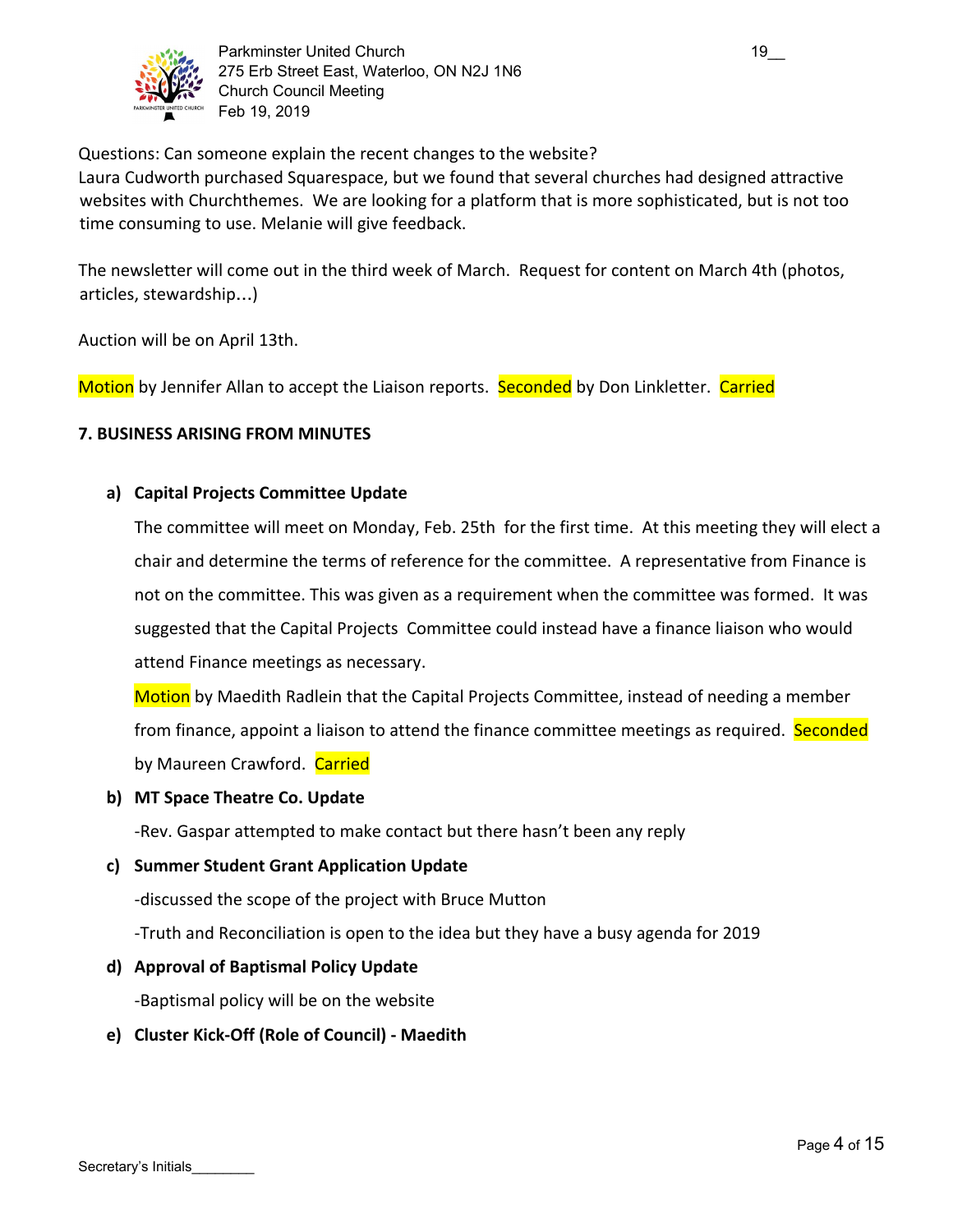

Parkminster United Church 19\_2000 19\_2000 19\_2000 19\_2000 19\_2000 19\_2000 19\_2000 19\_2000 19\_2000 19\_2000 19\_2 275 Erb Street East, Waterloo, ON N2J 1N6 Church Council Meeting Feb 19, 2019

 Rev. Joe Gaspar, Wendy Watson and Maedith Radlein attended the Cluster Kick-Off. Upon arrival the attendees indicated which area they were most interested in. Attendees clustered together based on interests. The interest groups discussed possible actions and were asked by the facilitator, the Rev. Gary Clarke, to post them on Facebook. This would allow other congregations, who might have similar interests, to know what was going on and get in touch if interested.

It was hoped there would be discussions around new ways to connect and reflect. No discussions about how you would connect back to the congregation, not sure what the role of council will be. Maedith joined truth and reconciliation and asked Nancy to add the people she met to her email list. Rev. Gaspar explained it was the first attempt at defining how we are going to work together as congregations, one of the hopes of restructuring. This was a first attempt to have a new way of being church, connect to our passions. It will be evaluated (i.e., what works, what doesn't).

## **f) Council Review Feedback-Kathy**

Rev. Joe,Gaspar, Rev. Heather Power, Maedith Radlein, and Kathy Shortt met to review Council feedback. The Parkminster Council Year-End Review Analysis is attached. The following points were discussed:

#### Meeting protocol

-feather could be considered cultural appropriation, so we decided to use the palm branch

-chair will always ask if there is any more discussion

#### Communication

-intentional about improving communication, council bites are working well and will run for two weeks

-put up pictures of council members

-purposeful in our action items, intentional about introducing people

-remind committee chairs to include church council

-should we have a Parkminster decision making model?

-ensure the committees aren't functioning in a silo

#### Discussion

-a picture of council members would be helpful for people who aren't involved in committee work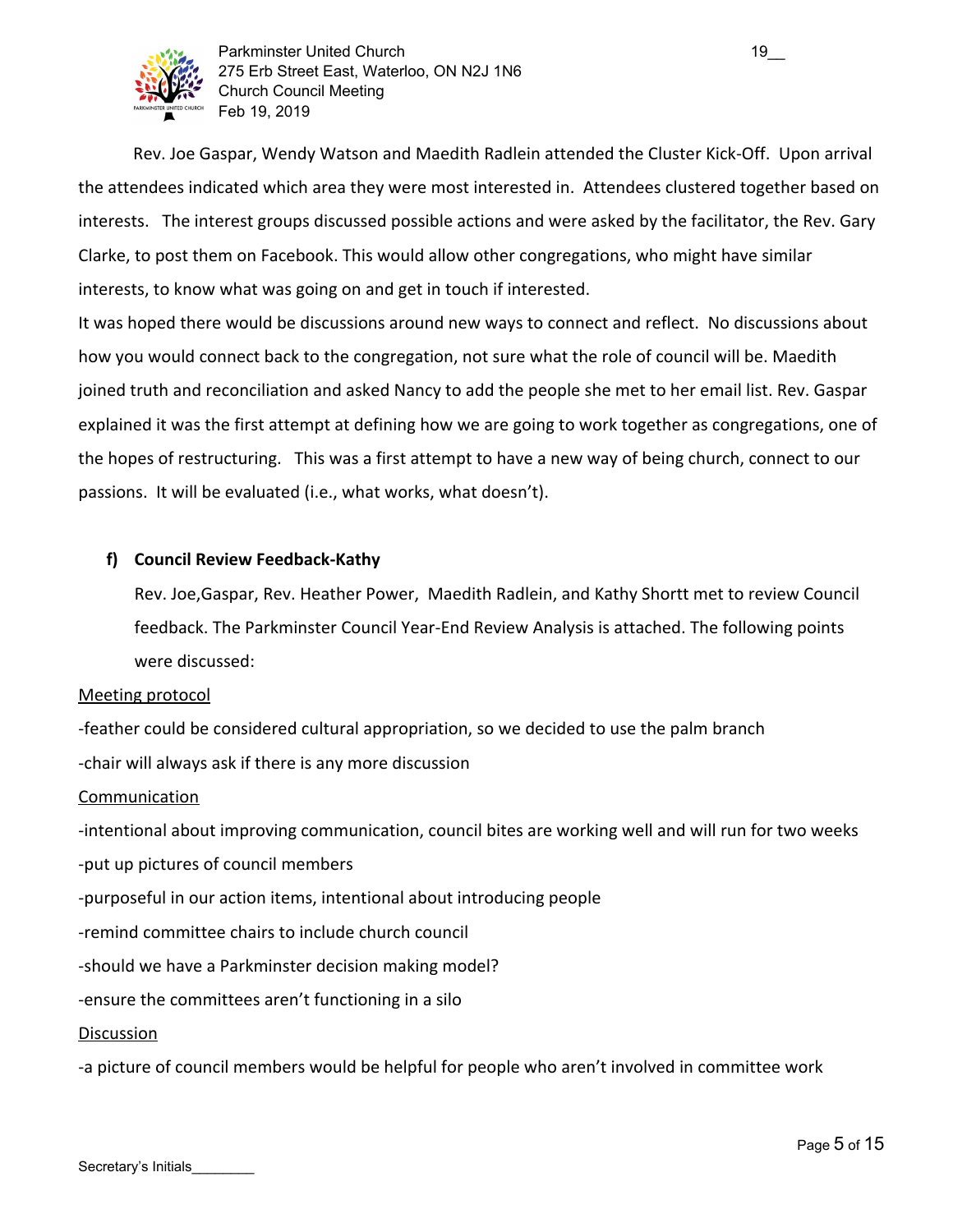

#### -they would know who to approach

ACTION: Kathy Shortt will ask Pat Smith to come to the next council meeting to take a picture of the council members. We need to decide where will it go/be displayed.

Further discussions ensued about communication between committees and council. Should the liaisons talk to the chairs of the committees, not just rely on council members opinions?

Maedith Radlein made contact with committee chairs which is why we have started giving council bites.

Committee chairs and members appreciate making their own decisions.

Don Linkletter intends to attend a meeting in order to get a better sense of how the Communications committees feel.

It was recommended that we invite committee chairs and/or committee members to attend periodically to share what they are up to. This would encourage more strategic thinking/planning which was the reason council was restructured. Inviting committees to visit could build some cohesiveness and connectedness. ACTION: Maureen Crawford and Reverend Joe will establish some questions to explore with the committee chairs/members. These questions could frame their presentation/sharing time with Council.

## **NEW BUSINESS**

## **6.Financial Report - Jack Reynolds**

Jack commented briefly on the January 2019 statements which were distributed to Council members in advance of the meeting. He explained that the January 2018 offerings were twice those of January 2019 because of the timing of two large contributions, one of which will recur again this year in February.

Jack also reported on preliminary plans with respect to the new Finance Committee, which will hold its first meeting in March. The members will be Jack Reynolds, John Dippell, Barb Leask, Don Pendulbury, Heather Watts

What to do with the remaining Faith Bonds? They will also work with the Stewardship Committee.

Motion by Don Linkletter that the financial statements for the year ended December 31, 2018 be approved. Seconded by Rob Vanderlinden Carried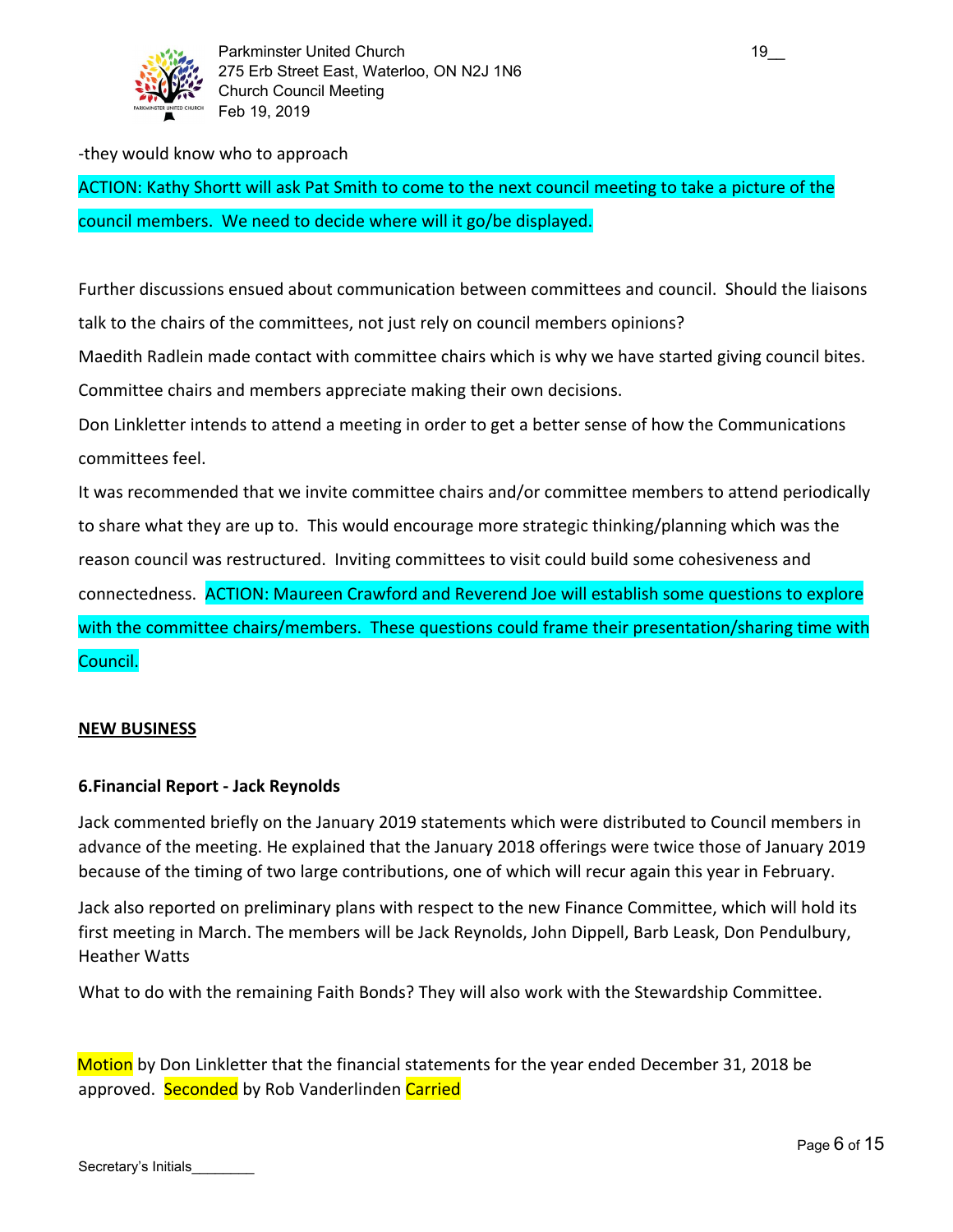

Parkminster United Church 19 and 19 275 Erb Street East, Waterloo, ON N2J 1N6 Church Council Meeting Feb 19, 2019

Motion by Jack Reynolds that Kathy Shortt, as Chair of Council, be added to the Parkminster signing authorities with respect to cheques and financial and legal documents and that Barb Leask be removed. Seconded Jennifer Allan. **Carried** 

It was noted that the Stewardship Campaign will make a difference.

## **7. Parkminster Decision Making Authorities - Kathy**

- $\triangleright$  When Maedith, Joe, and I were going through the Parkminster Council Year End Analysis and looking at communication we were wondering if we should we have some kind of document to give to committee chairs, liaisons and council? This document ideally would provide them with information when they have questions about decision making. Maedith said that she had answered many questions in this area.
- $\triangleright$  Maedith shared with us a document that Jack had put together. This document was based on a document that Jack made when he started at the Child Witness Centre and realized that the directors weren't sure exactly what items/decisions required their approval. Jack then adapted the CWC document for Parkminster, but he never did really finish it with respect to Parkminster committee decision-making authorities. Jack thought it would be equally valuable for committees, the liaison persons, and council members, particularly given the yearly changes in committee and council memberships.
- $\triangleright$  Heather, Joe and I discussed this document and felt that there is value in clarifying where the authority begins and ends in the relationship between committees, council, and the congregation. We also discussed how this document would have to be aligned with the United Church Manual as well as Parkminster's Terms of Reference and the Constitution. We thought that it would be a good idea to have the information from all these documents on one easy to read document which could be easily accessed. We felt it would help empower volunteers to do their work.
- $\triangleright$  We are suggesting that two people from Council along with one minister get together and draft a document based on Jack's document but also aligned with the United Church Manual as well as Parkminster's Terms of Reference and the Constitution. This document could then be brought to Council to determine whether it is something we should use and if so, what would be the steps for finalizing it.
- ➢ Discussion? Volunteers? Agreed that it is a good idea. ACTION: Jack Reynolds and Kathy Shortt will work together to bring something back to council. Rev. Joe or Heather will decide which one of them will participate with Jack and Kathy.

## **8. A.O.B.**

## **ACTION: Add discussion of Adult education to March agenda**

**9. Closing Prayer- Reverend Joe Gaspar**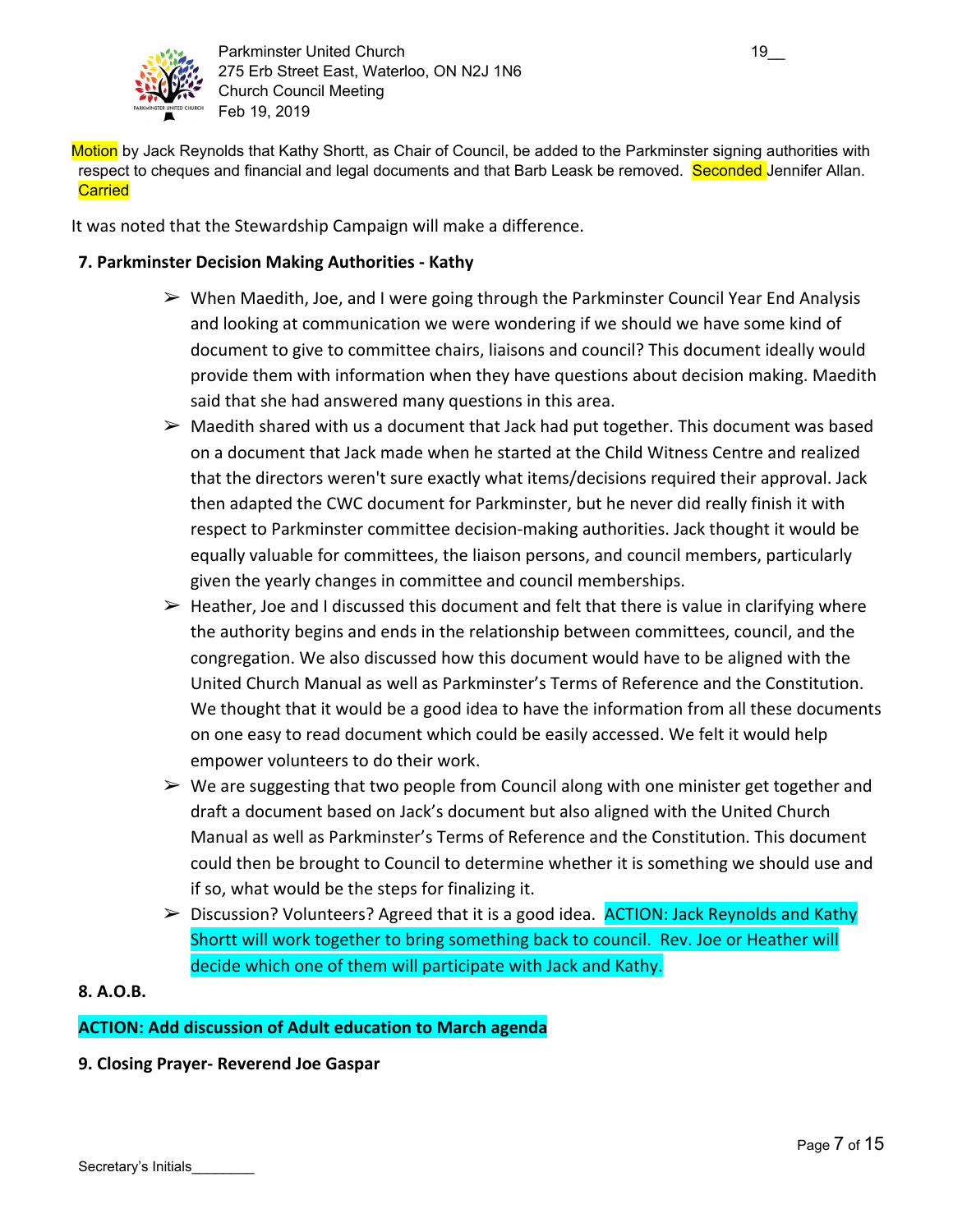

Meeting adjourned at 8:10 p.m.

**NEXT MEETING: March 19, 2019 @ 6:30 p.m.**

Kathy Shortt, Chair **Kathy Hagedorn Hehl, Secretary** Kathy Hagedorn Hehl, Secretary

## **Attachments**:

- 1) Financial Reports (3)
- 2) Parkminster Council Year-End Review Analysis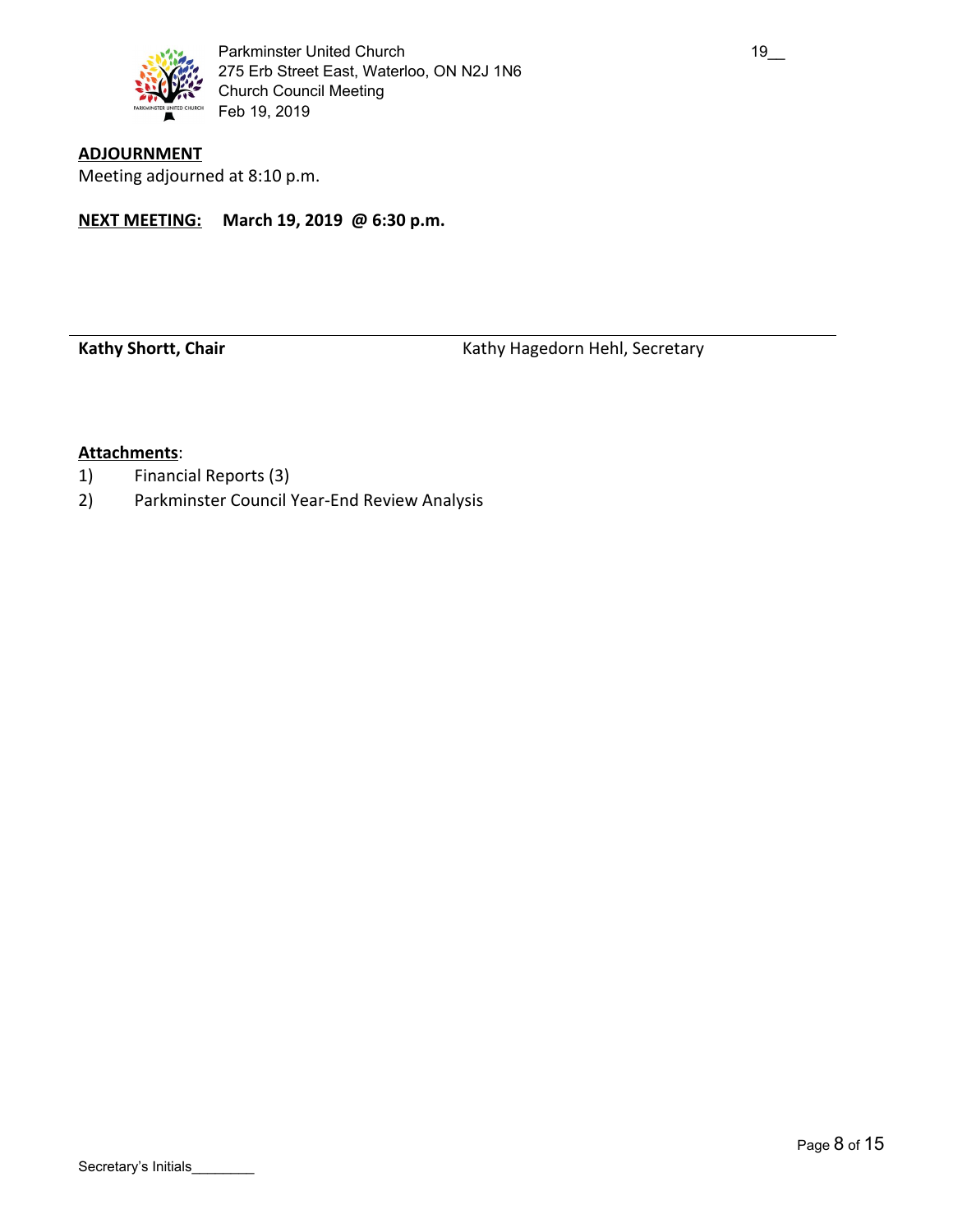

# **Balance Sheet January 2019**

|                                 |                                       |                                   |                      |                           | Jan 31, 19 |
|---------------------------------|---------------------------------------|-----------------------------------|----------------------|---------------------------|------------|
| <b>ASSETS</b>                   |                                       |                                   |                      |                           |            |
|                                 | <b>Current Assets</b>                 |                                   |                      |                           |            |
|                                 |                                       | <b>Chequing/Savings</b>           |                      |                           |            |
|                                 |                                       |                                   | <b>Chequing</b>      |                           |            |
|                                 |                                       |                                   | account              |                           | 58,894     |
|                                 |                                       |                                   | <b>Savings</b>       |                           |            |
|                                 |                                       |                                   | account              |                           | 24,231     |
|                                 |                                       | <b>Total Chequing/Savings</b>     |                      |                           | 83,125     |
|                                 |                                       | <b>Accounts Receivable</b>        |                      |                           |            |
|                                 |                                       |                                   | <b>Accounts</b>      |                           |            |
|                                 |                                       |                                   | Receivable           |                           | 60         |
|                                 |                                       | <b>Total Accounts Receivable</b>  |                      |                           | 60         |
|                                 |                                       | <b>Other Current Assets</b>       |                      |                           |            |
|                                 |                                       |                                   | <b>Short Term</b>    |                           | 248,980    |
|                                 |                                       |                                   | <b>Investments</b>   |                           |            |
|                                 |                                       | <b>Total Other Current Assets</b> |                      |                           | 248,980    |
|                                 | <b>Total Current</b><br><b>Assets</b> |                                   |                      |                           | 332,165    |
| <b>TOTAL ASSETS</b>             |                                       |                                   |                      |                           | 332,165    |
| <b>LIABILITIES &amp; EQUITY</b> |                                       |                                   |                      |                           |            |
|                                 | <b>Liabilities</b>                    |                                   |                      |                           |            |
|                                 |                                       | <b>Current Liabilities</b>        |                      |                           |            |
|                                 |                                       |                                   | <b>Other Current</b> |                           |            |
|                                 |                                       |                                   | <b>Liabilities</b>   |                           |            |
|                                 |                                       |                                   |                      | <b>Accrued</b>            | 1,646      |
|                                 |                                       |                                   |                      | <b>Expenses</b><br>Due to |            |
|                                 |                                       |                                   |                      | <b>Benevolent Fund</b>    | 7,112      |
|                                 |                                       |                                   |                      | Due to Capital            |            |
|                                 |                                       |                                   |                      | Fund                      | 40,645     |
|                                 |                                       |                                   |                      | Due to CE Fund            | (895)      |
|                                 |                                       |                                   |                      | Due to G5                 |            |
|                                 |                                       |                                   |                      | Refugee Group -           |            |
|                                 |                                       |                                   |                      | <b>Dabab</b>              | 35,616     |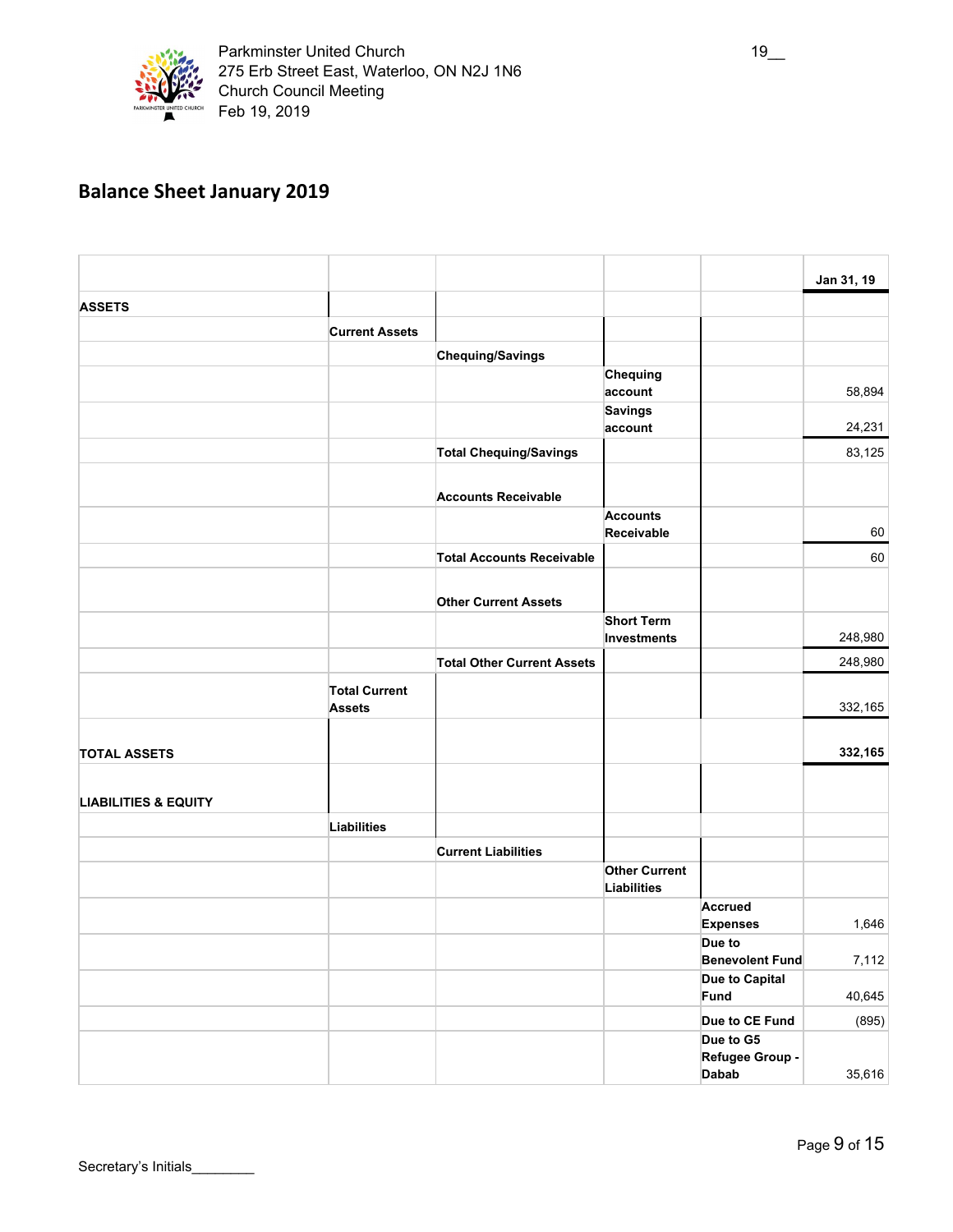

#### Parkminster United Church 19\_ 275 Erb Street East, Waterloo, ON N2J 1N6 Church Council Meeting Feb 19, 2019

|                                       |                          |                                  |                    | Due to G5             |             |
|---------------------------------------|--------------------------|----------------------------------|--------------------|-----------------------|-------------|
|                                       |                          |                                  |                    | Refugee Group -       |             |
|                                       |                          |                                  |                    | Mendo                 | 33,379      |
|                                       |                          |                                  |                    | Due to G5             |             |
|                                       |                          |                                  |                    | <b>Refugee Grp</b>    |             |
|                                       |                          |                                  |                    | -Abdulla              | 35,616      |
|                                       |                          |                                  |                    | Due to Labrinth       |             |
|                                       |                          |                                  |                    | Project               | $\mathbf 0$ |
|                                       |                          |                                  |                    | Due to Memorial       |             |
|                                       |                          |                                  |                    | Fund                  | 165         |
|                                       |                          |                                  |                    | Due to Outreach       |             |
|                                       |                          |                                  |                    | Fund                  | 6,200       |
|                                       |                          |                                  |                    | Due to                |             |
|                                       |                          |                                  |                    | Parkminster           |             |
|                                       |                          |                                  |                    | <b>Refugee Fund</b>   | 30,945      |
|                                       |                          |                                  |                    | Due to Special        |             |
|                                       |                          |                                  |                    | <b>Refugee Need</b>   | 3,000       |
|                                       |                          |                                  |                    | Due toSAH             |             |
|                                       |                          |                                  |                    | Refugee               |             |
|                                       |                          |                                  |                    | Grp-Abdoshsin         | 34,511      |
|                                       |                          |                                  |                    | <b>DuetoParkmnstr</b> |             |
|                                       |                          |                                  |                    | <b>Resettlement</b>   |             |
|                                       |                          |                                  |                    | Fund                  | 23,650      |
|                                       |                          |                                  |                    | <b>Extension</b>      |             |
|                                       |                          |                                  |                    | Council Ioan          | 14,069      |
|                                       |                          |                                  |                    | <b>Faith Bonds</b>    | 12,000      |
|                                       |                          |                                  |                    | <b>HST Payable</b>    | (389)       |
|                                       |                          |                                  | <b>Total Other</b> |                       |             |
|                                       |                          |                                  | <b>Current</b>     |                       |             |
|                                       |                          |                                  | <b>Liabilities</b> |                       | 277,270     |
|                                       |                          |                                  |                    |                       |             |
|                                       |                          | <b>Total Current Liabilities</b> |                    |                       | 277,270     |
|                                       |                          |                                  |                    |                       |             |
|                                       |                          |                                  |                    |                       |             |
|                                       | <b>Total Liabilities</b> |                                  |                    |                       | 277,270     |
|                                       |                          |                                  |                    |                       |             |
|                                       | <b>Equity</b>            |                                  |                    |                       |             |
|                                       |                          |                                  |                    |                       |             |
|                                       |                          | <b>Accumulated Reserves</b>      |                    |                       | 17,360      |
|                                       |                          | <b>Change in Accumulated</b>     |                    |                       |             |
|                                       |                          | <b>Reserves</b>                  |                    |                       | 47,430      |
|                                       |                          | <b>Net Income</b>                |                    |                       | (9,895)     |
|                                       | <b>Total Equity</b>      |                                  |                    |                       | 54,895      |
|                                       |                          |                                  |                    |                       |             |
| <b>TOTAL LIABILITIES &amp; EQUITY</b> |                          |                                  |                    |                       | 332,165     |
|                                       |                          |                                  |                    |                       |             |

# **Revenue Statement January 2019 vs Budget**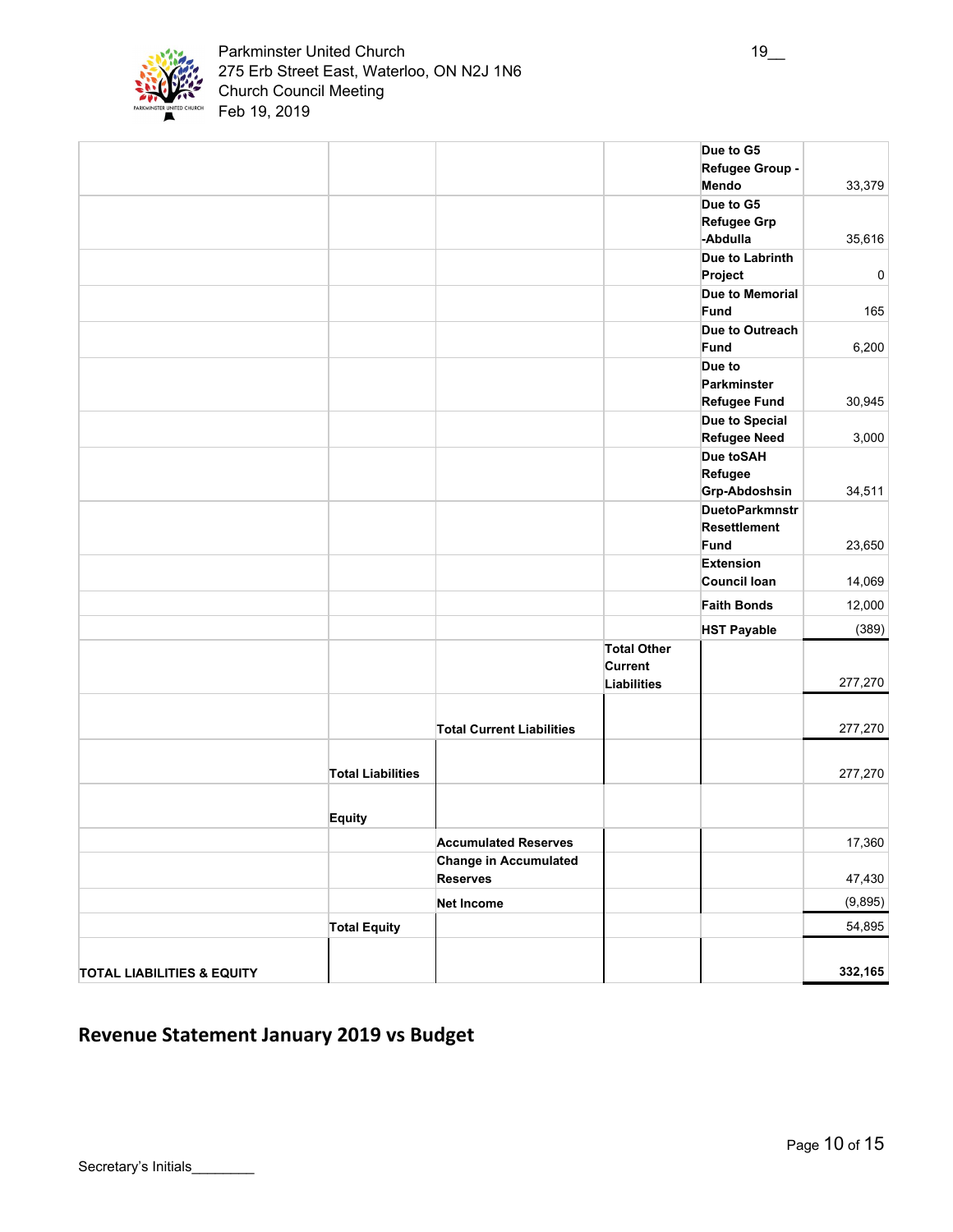

|            |                 |                       |                                 | <b>Jan 19</b> | <b>Budget</b> | \$ Over Budget | % of Budget |
|------------|-----------------|-----------------------|---------------------------------|---------------|---------------|----------------|-------------|
|            |                 | Income                |                                 |               |               |                |             |
|            |                 |                       | Offerings                       | 18,498        | 18,300        | 198            | 101%        |
|            |                 |                       | Other Income                    | 27            | 200           | (173)          | 14%         |
|            |                 |                       | Rental Income                   | 2,180         | 1,500         | 680            | 145%        |
|            |                 | <b>Total Income</b>   |                                 | 20,705        | 20,000        | 705            | 104%        |
|            |                 | Cost of<br>Goods Sold |                                 |               |               |                |             |
|            |                 |                       | Event                           |               |               |                |             |
|            |                 |                       | Expenses                        | 1,306         | 100           | 1,206          | 1,306%      |
|            |                 | <b>Total COGS</b>     |                                 | 1,306         | 100           | 1,206          | 1,306%      |
|            | Gross<br>Profit |                       |                                 | 19,399        | 19,900        | (501)          | 97%         |
|            |                 | Expense               |                                 |               |               |                |             |
|            |                 |                       | <b>Facilities</b>               | 3,071         | 1,311         | 1,760          | 234%        |
|            |                 |                       | Ministry                        |               |               |                |             |
|            |                 |                       | Expenses                        | 594           | 605           | (11)           | 98%         |
|            |                 |                       | Office and<br>Administration    | 1,945         | 1,430         | 515            | 136%        |
|            |                 |                       | Other<br>Expenses               | 20            |               |                |             |
|            |                 |                       | Salaries and<br><b>Benefits</b> | 23,663        | 23,492        | 171            | 101%        |
|            |                 |                       | <b>UCC Assess</b>               |               |               |                |             |
|            |                 |                       | Fee                             | $\mathbf 0$   | 1,040         | (1,040)        | $0\%$       |
|            |                 | Total                 |                                 |               |               |                |             |
|            |                 | Expense               |                                 | 29,293        | 27,878        | 1,415          | 105%        |
| <b>Net</b> |                 |                       |                                 |               |               |                |             |
| Income     |                 |                       |                                 | (9, 894)      | (7, 978)      | (1, 916)       | 124%        |

# **Revenue Statement January 2019 vs 2018**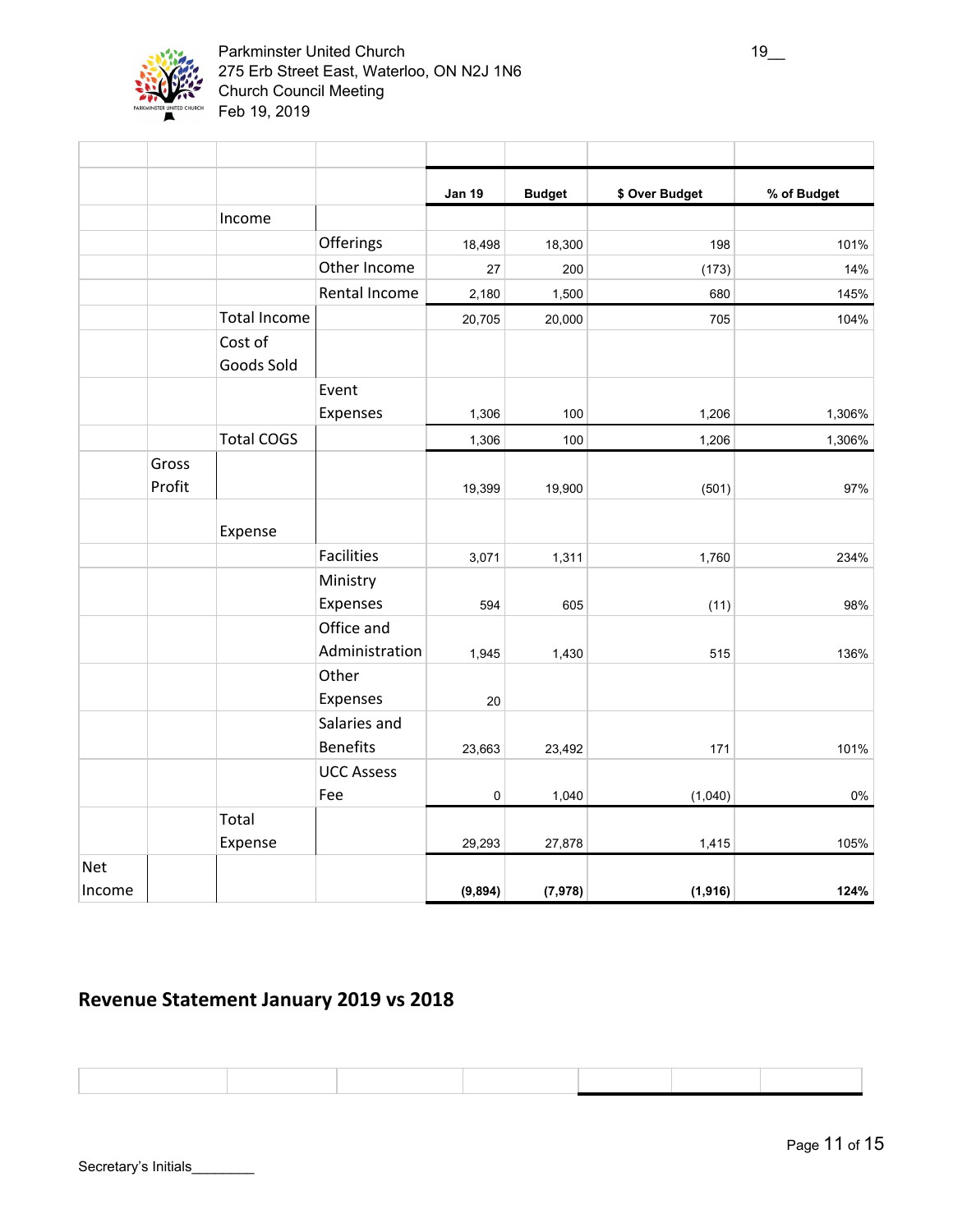

#### Parkminster United Church 19\_ 275 Erb Street East, Waterloo, ON N2J 1N6 Church Council Meeting Feb 19, 2019

|            |                     |                       |                              | <b>Jan 19</b> | <b>Jan 18</b> | \$ Change |
|------------|---------------------|-----------------------|------------------------------|---------------|---------------|-----------|
|            |                     | Income                |                              |               |               |           |
|            |                     |                       | Offerings                    | 18,498        | 36,781        | (18, 283) |
|            |                     |                       | Other Income                 | 27            |               | 27        |
|            |                     |                       | Rental Income                | 2,180         | 1,935         | 245       |
|            |                     | <b>Total Income</b>   |                              | 20,705        | 38,716        | (18, 011) |
|            |                     | Cost of Goods<br>Sold |                              |               |               |           |
|            |                     |                       | <b>Event Expenses</b>        | 1,306         | 1,086         | 220       |
|            |                     | <b>Total COGS</b>     |                              | 1,306         | 1,086         | 220       |
|            | <b>Gross Profit</b> |                       |                              | 19,399        | 37,630        | (18, 231) |
|            |                     | Expense               |                              |               |               |           |
|            |                     |                       | Facilities                   | 3,071         | 3,795         | (724)     |
|            |                     |                       | Ministry<br>Expenses         | 594           | 2,018         | (1, 424)  |
|            |                     |                       | Office and<br>Administration | 1,945         | 1,533         | 412       |
|            |                     |                       | <b>Other Expenses</b>        | 20            |               | 20        |
|            |                     |                       | Salaries and                 |               |               |           |
|            |                     |                       | <b>Benefits</b>              | 23,663        | 22,115        | 1,548     |
|            |                     |                       | <b>UCC Assess Fee</b>        |               | 917           | (917)     |
|            |                     | <b>Total Expense</b>  |                              | 29,293        | 30,378        | (1,085)   |
| Net Income |                     |                       |                              | (9, 894)      | 7,252         | (17, 146) |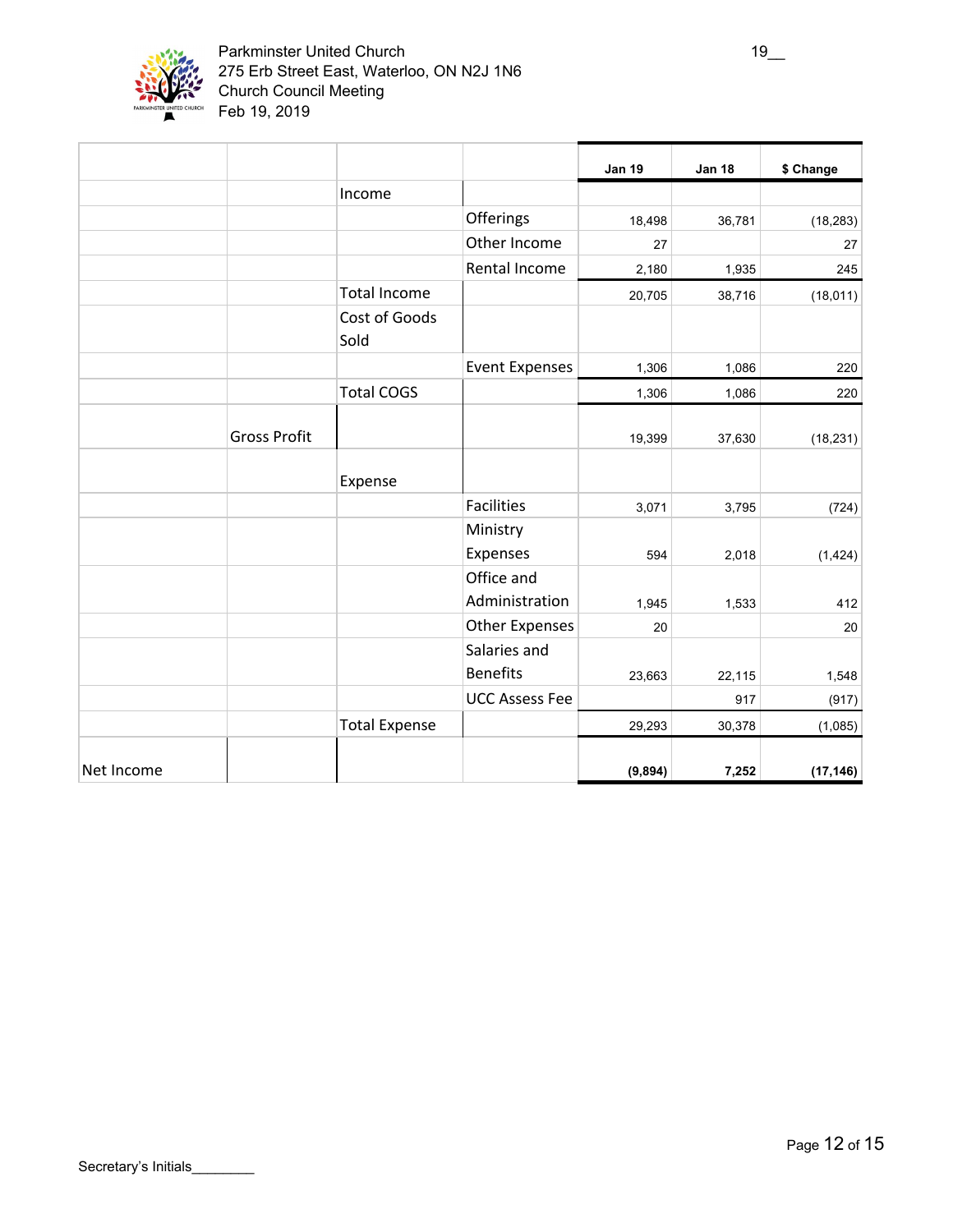

# **PARKMINSTER COUNCIL YEAR-END REVIEW ANALYSIS**

By: Joe Gaspar, Heather Power, Maedith Radlein, Kathy Shortt

- Identified three areas to focus our discussion
	- Meeting Protocols
	- Communication
	- Strategic planning

## **MEETING PROTOCOLS**

- **● FEATHER**
	- Discussed that the intent of feather is important.
		- Ensures that one person speaks at a time
		- Allows quieter members to have a voice
		- Allows time for reflection as feather is passed
	- Discussed that using the feather is perhaps cultural appropriation
		- The feather is a sacred symbol of indigenous peoples Are we showing enough respect for this symbol in the way we are using the feather?
		- Decided to try using palm branches instead of feathers. Palm branches are very similar to the feather in that the vein going down the middle of the palm branch represents our path which, as a growing and evolving community of faith, is to live a life of loving influence in the world. The leaves of the palm branch represent us as individuals and remind us of our commitment to each other and the need to work together and support each other on our spiritual path. Since we are using four talking symbols instead of just one the chair will always ask if there is any other discussion before moving to next item and wait to be sure everyone has had a chance to speak.

## **COMMUNICATION**

- We need to be intentional about improving communication.
- The new governance model is good, but it does need to be monitored and tweaked to ensure better and more varied communication, as well as fostering people's sense of involvement and ownership.
	- The Council Bites submitted to WHAT'S UP and the pre-worship slides seem to be working well. They will run for two weeks.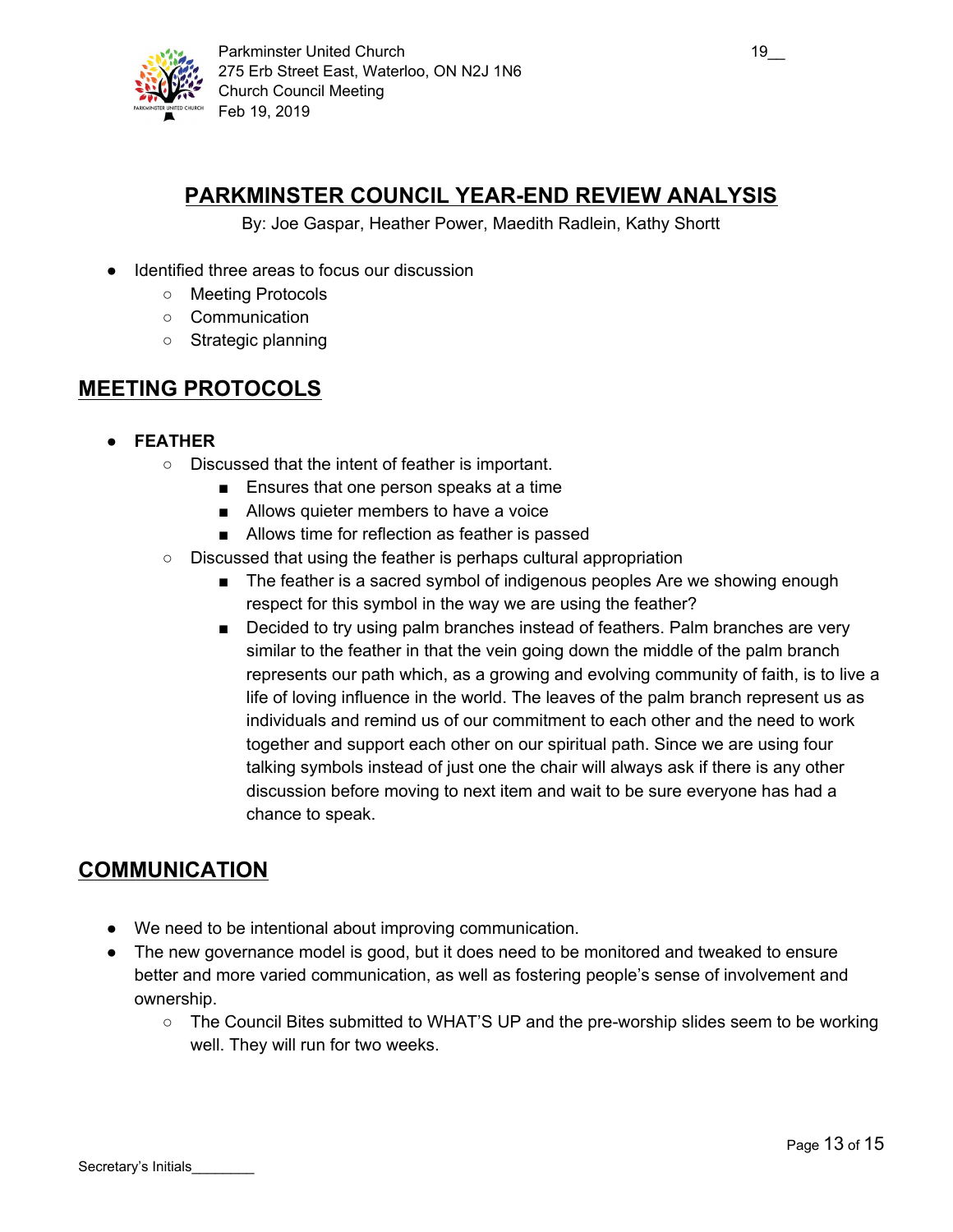

- Decided to take pictures of each Council Member at the next meeting in order to create a HERE IS YOUR 2019-20 PARKMINSTER CHURCH COUNCIL. Where should we put these pictures - Newsletter? Wall in Narthex or front entrance?
- When we are creating the ACTION ITEMS at Council we need to be purposeful about: '**Who we need to inform'** and '**Who is going to do it'**.
- In order to be inclusive, we need to be aware of assuming too much. Example Speakers at the front of the church need to introduce themselves or be introduced by the lay reader.
- The reports on the council meeting by the liaisons are well done and contain all the necessary information. The problem is not with the governance structure but it is rather a people problem.
	- Committee Chairs need to be reminded to include Church Council as an agenda item
	- Committee Chairs need to be reminded to submit a report to their liaison or inform the liaison that there is no report or inform the liaison that they did not meet. Since Joe or Heather will be at those meetings, they can remind the chairs.
- $\circ$  Should we have a Parkminster Decision Making Document to give to committee chairs, liaisons and council? This would provide them with information when they have questions about decision making.
- We need to be wary of seeing committee work in silos- all committees should be doing the same work - inclusion, outreach, education etc - it just looks different for each.

# **LONG TERM STRATEGIC PLANNING**

- We came up with more questions than answers.
- Given that the last visioning process took place in 2013, it is a timely issue. Before engaging in a congregational visioning process, there needs to be a good solid relationship established between the ministerial staff and the congregation. Based on their own experience and feedback they've received from their colleagues, Joe and Heather see a time period of three years as being optimal for the relationship to firmly establish itself and allow for this kind of work. Therefore it is too soon for Parkminster to engage a congregational visioning process.
- Parkminster has been a congregation in transition. This is reflected in the formal transition time of interim ministry. However, it is also reflected in the years where there were many staff changes/comings and goings. All of these affect a congregation and their sense of stability, even when good things are happening. Joe and Heather see the first three years together as a chance to establish a new sense of continuity - a chance not just for leaders, but for the entire congregation to feel settled at last knowing that Joe and Heather are here to stay and grow in ministry with us. Continuity in those early years of new ministry brings as much growth (term used beyond just numbers) as much as visioning, etc. It is in of itself an act of pastoral care for a congregation who have been longing for continuity of ministry personnel/staff whether consciously or subconsciously.